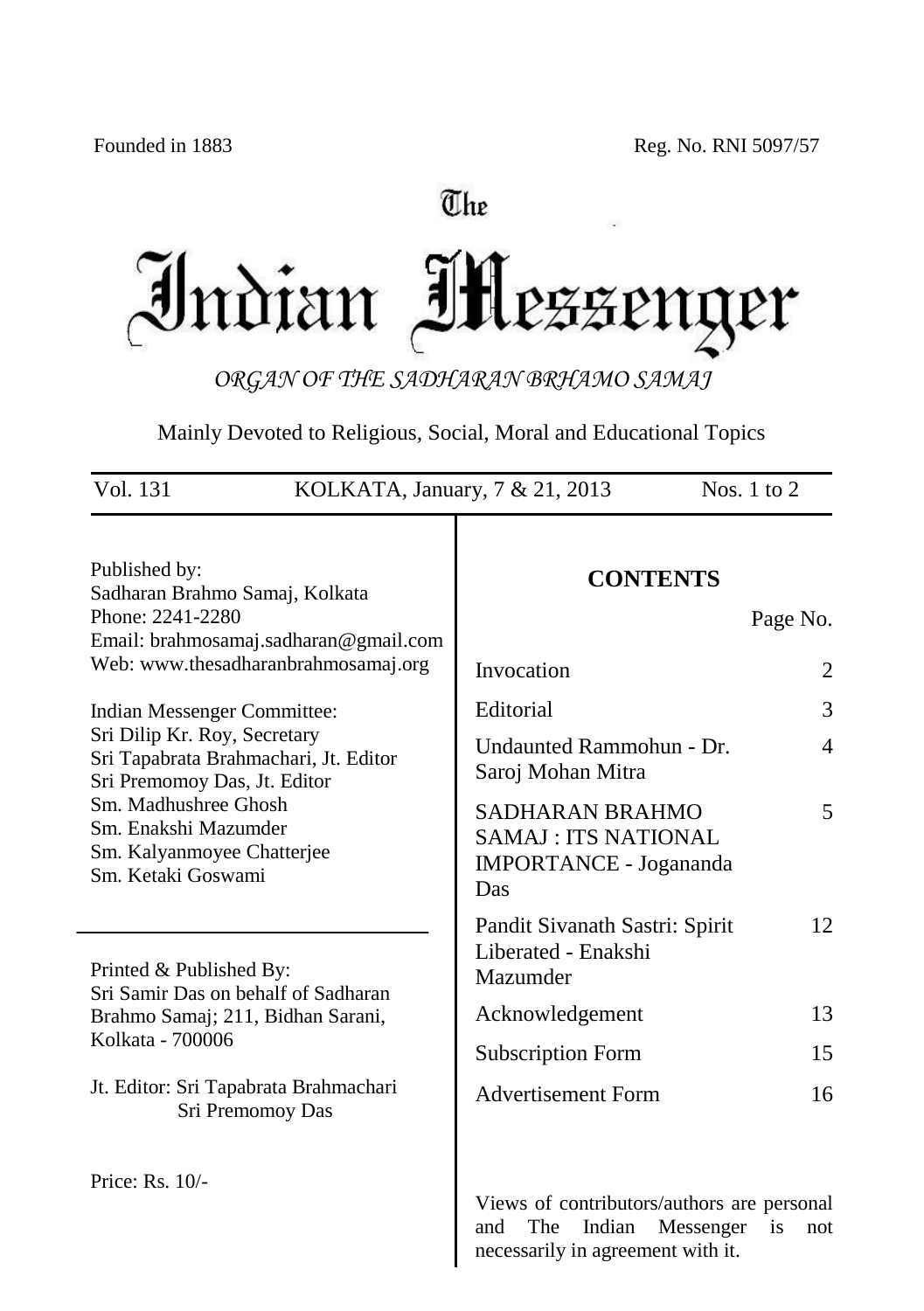# **INVOCATION**

Only those of tranquil minds, and none else, can attain abiding joy by realizing within their souls the Being who manifests one essence in a multiplicity of forms.

*- Upanishad*

\* \* \* \* \*

To live religiously is to live naturally, to live naturally is to act up to the dictates of conscience.To live to nature is to live to God..

*- Keshub Chandra Sen*

\* \* \* \* \*

The Brahmo Samaj does not limit divine revelation to special miracle laws and supernatural channels but finds the operation of the Divine Spirit in all earnest seekers after truth. Accordingly it gives a hearing to all and sits as an humble disciple at the feet of the great and good of all lands.

*- Sivanath Sastri*

\* \* \* \* \*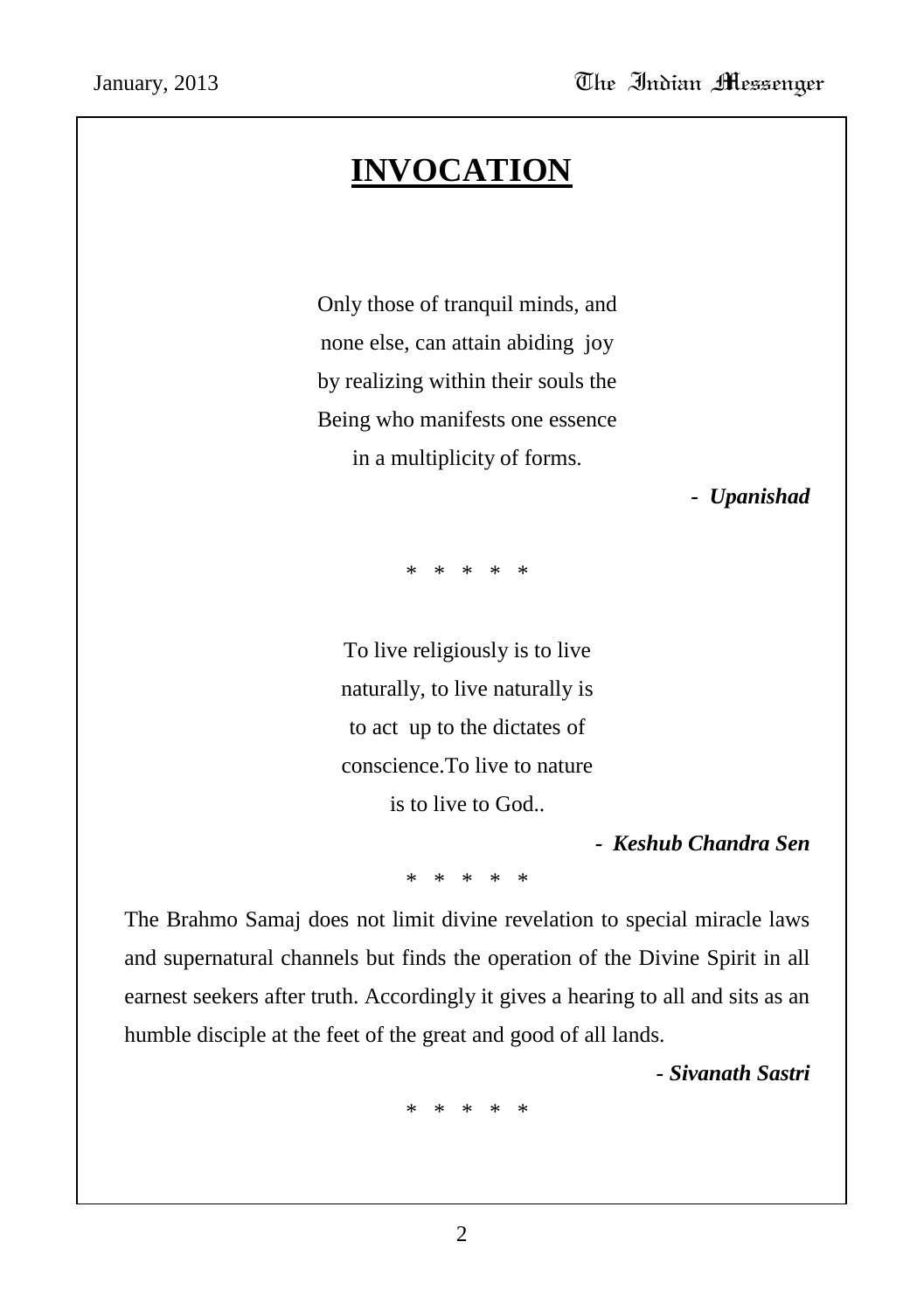## **Editorial**

Our beloved Maghotsava has come again. It raises memories hopes and expectation in our mind. The ardently spiritual among us eagerly wish to join with their fellow believers in the house of God to recharge themselves from that infinite store house so that after seeking forgiveness for the lapses and transgressions they may start afresh on their lives journey to attain Him.

The Brahmo Samaj is principally a religious organisation and all of us must take stock of their assets and liabilities of their spiritual endeavour. We are judged not always by actual achievements but by our aspirations and the sincerity of purpose. It will be enough if we can assure ourselves that we are stuck steadfastly to our principles in the face of obstacles and have not been blinded by prevailing trends and practice. But a Brahmo is not interested for his own uplift and salvation only. He has a duty to every other being who is around him. It is the responsibility and obligation of each and every Brahmo to work for the ideals with which the Brahmo Samaj was started. To elevate the conditions of people in all departments of life political educational moral and religious; to liberate the souls of all persons from every kind of bondage and at the same time introduce direct spiritual worship of the one true God without the mediation of any man or book. The Brahmo Mandir of the Brahmo Samaj was consecrated on 11th Magh, To achieve these and establish a place of worship where any person from any part of the world could come and pray to the Lord Almighty and thus develop a universal brotherhood, universal belief and universal religion.

We who are of the Brahmo Samaj have been given the great privilege to be of service to attain this goal. Let us join the Utsava with a resolute spirit to attain this goal .Let us join the Utsava with a resolute spirit performing that part of work for which we are fit.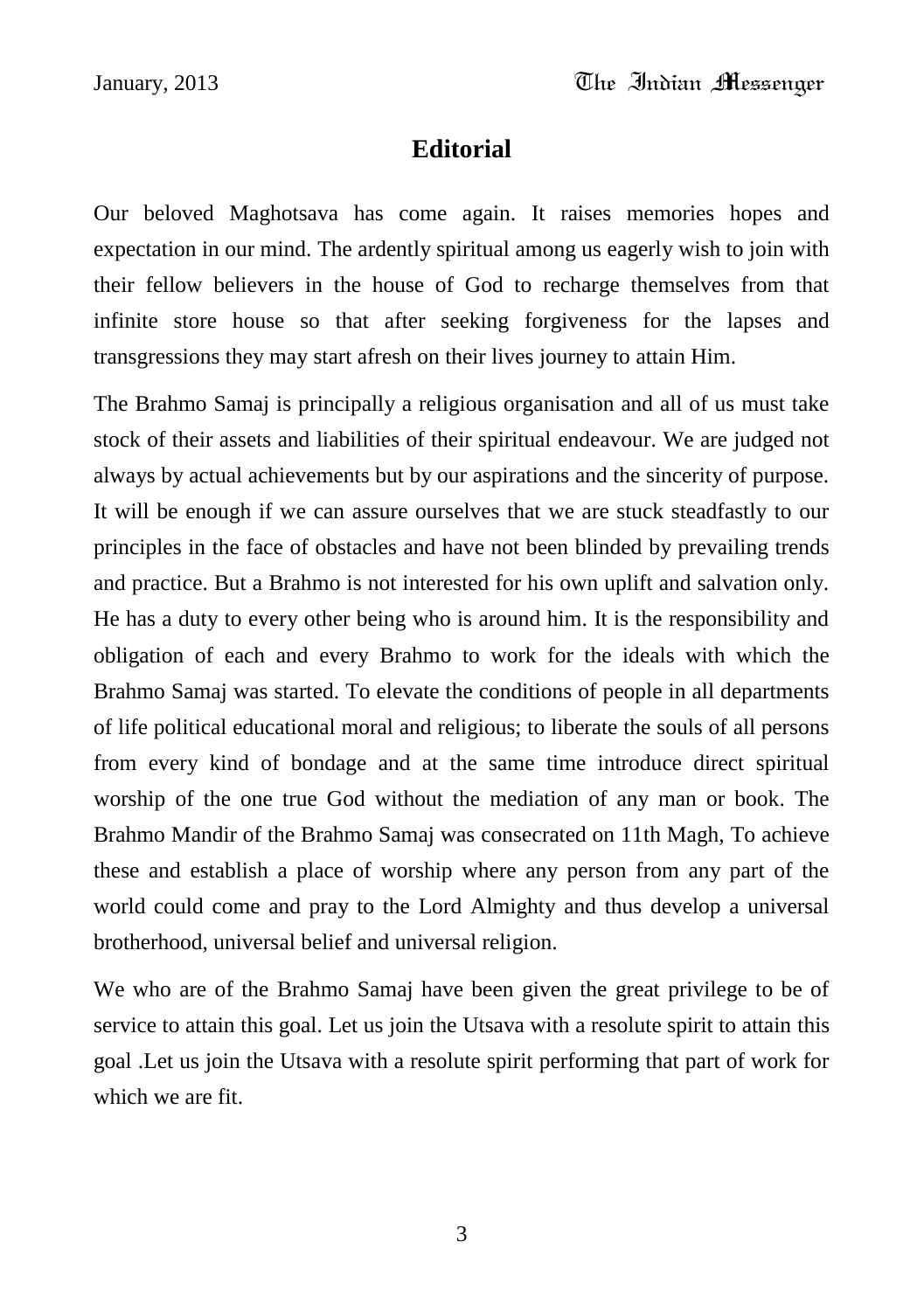## **Undaunted Rammohun**

Dr. Saroj Mohan Mitra

Rammohun spoke on the improvement of the judicial system. The process was faulty. Court language was Pharsi. Most people were not acquainted with the language. Moreover Europeans were appointed as judges. Although being in charge of the judiciary Europeans were generally unable to carry out their duties in dependently and had to take the help of Indians. Furthermore as the judges did not know the local language and were unaware of the methods and customs of the people of the country it effected their decisions.

Because of these pitfalls Rammohun felt that people of the country should be appointed in these post. This would also reduce the expense. Rammohun also recommended that court language should be English instead of Pharsi to facilitate the functioning of the judicial process. He felt that application of law should be without bias. Well placed persons usually got favourable consideration which was unfair. For proper and adjudication a judge should knowledgeable in both of Hindu law and Muslim law. In his opinion eligible and Indians should be appointed to the higher echelons the government.

On being further questioned about the people of India he stated that those farmers and villagers who lived and worked in places far away from the big cities and the centre of governance had a higher moral level and were more blameless in comparison to people in other parts of the country . Living in distant parts they were also unaware of the government and its methods and functions. Rammohun had great respect for his fellow countrymen.

The full contents of the submissions made by Rammohun to the Parliamentary Committee was published in London in the form of book for the benefit of the public.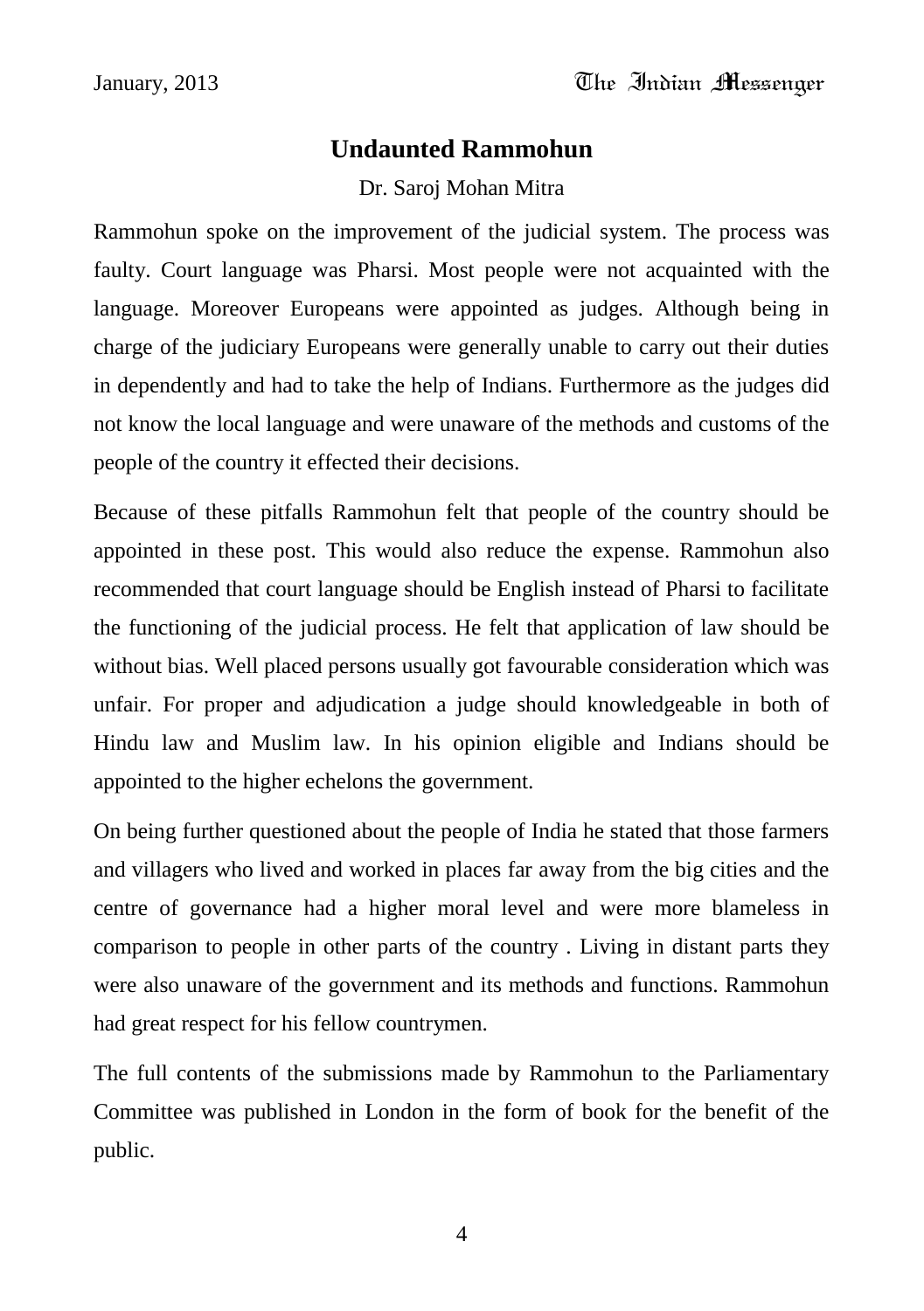## **SADHARAN BRAHMO SAMAJ : ITS NATIONAL IMPORTANCE**

Jogananda Das

#### NATIONALISM AND DEMOCRACY

Sivanath Sastri says that the Indian Association (1876) a political organization and the Sadharan Brahmo Samaj (1878) were like twins – the same ideals and the same architects being on both sides. The majority of the founding members of the Indian Association were the same persons who, two years later, founded the Sadharan Brahmo Samaj were already politically influenced when they started this new Samaj. Hence,, nationalism and democracy were prominent features in the origin and development of the Sadharan Brahmo Samaj, in fact of the entire Brahmo Movement from Rammohun, only with a small break in Keshab"s time.

Rammohun Roy in his Town Hall dinner given in 1820 mainly to the Spaniards in Calcutta delivered.

An after-dinner speech publicly on "Religious and Political Freedom" thus for the first time integrating politics with religion.

Mahatshi Debendranath Tagore became the first Secretary (the most important executive post in any organization) of the first all-India political body, the British Indian Association<sup>"</sup>

Keshab Chandra never attached himself to any political organization. During his period (1866-1877), patriotism was not a strong feature of the Brahmo Movement as in other phases of the Movement it was. In this period, Rammohun Roy the Father of the Movement was completely thrown into the shadow.

The spirit of nationalism and democracy was strong in the formation of the Sadharan Brahmo Samaj in1878 and has persisted ever since then. Ananda Mohan Bose became the President of the Samaj as well as of the Indian National Congress. Dwarakanath Ganguli was the Asst. Secretary of the Indian Association as well as of the Sadharan Brahmo Samaj and was the first complier of 'national' songs. From 1878 till the Swadeshi Movement of Bengal (1905-10), there were many in the Sadharan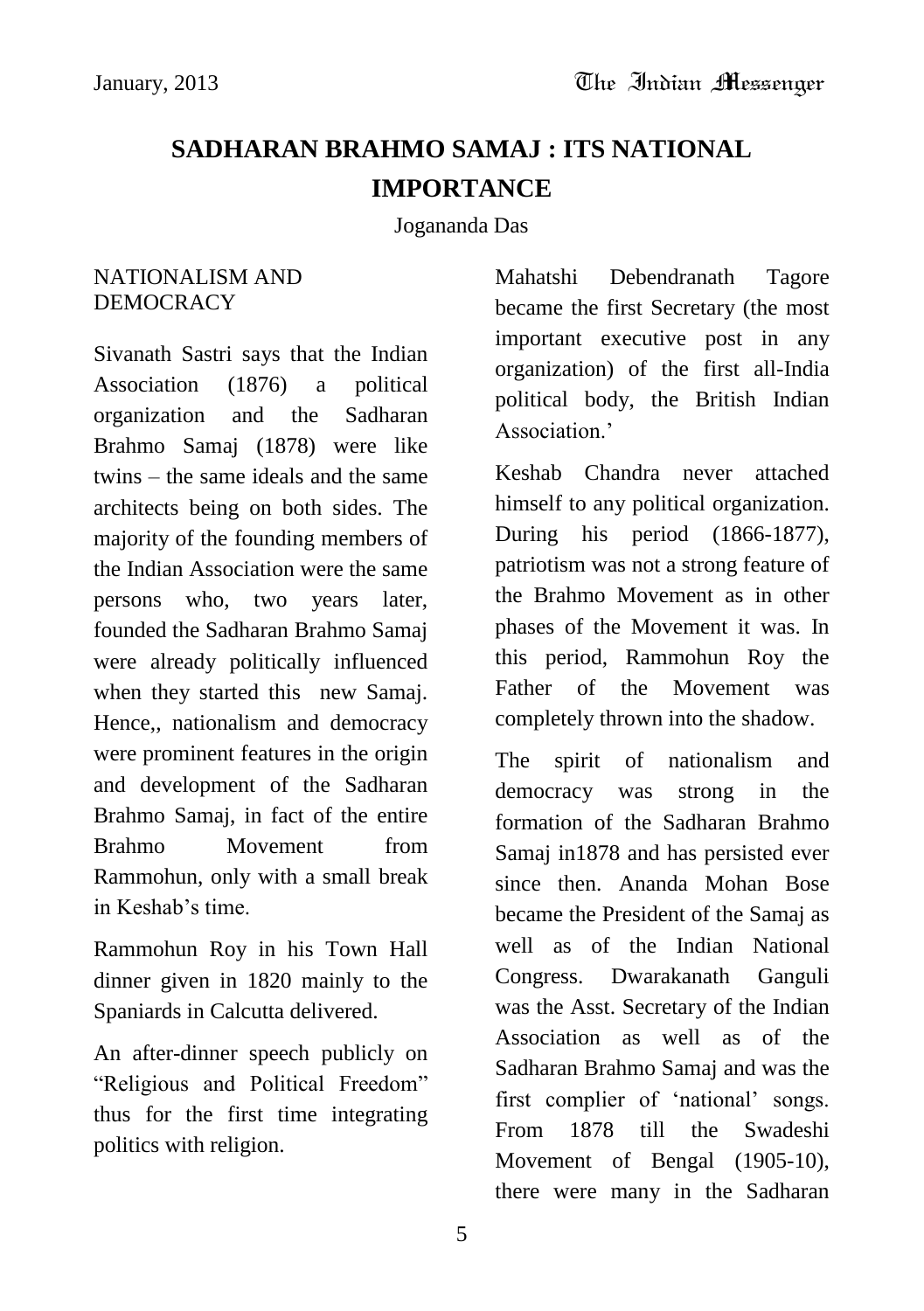Brahmo Samaj who have been both religious men and patriots. Even among the young revolutionaries in the first decase of the present century, many belonged to the Sadharan Brahmo Samaj.

A democratic Constitution of the Sadharan Brahmo Samaj of international significance was framed in the same year, based on the principle of universal adult franchise for both men and women. At that time (1878) women were not entitled to vote in England, America, France, Germany or anywhere else. This Constitution of the Sadharan Brahmo Samaj is thus, also, a great milestone in the international history of womens emancipation movement, because it gave equal right to the woman to vote with the man for the first time.

## WOMENS" EMANCIPATION

In Maharshi"s days women were not admitted into the Mandir. In Keshab"s time they were allowed to hear the Divine Services and lectures but from behind a screen. Thus far and no farther.

The Sadharan Brahmo Samaj boldly and courageously broke all the social shackles that bound down the women. They came to the Mandir without any 'purdah,' mixed with men freely, formed associations amongst themselves without barring out men, introduced co-education and were admitted into the realm of higher education.

Women began to sing openly in and outside their homes, taking part along with men in the Samaj choir and in public meetings. They began to walk in the streets boldly and openly.

The Sadharan Brahmo Samaj produced women teachers, professors, principals of colleges, nurses, midwives, doctors and what not,-a thing unthinkable in Bengal of those days, Brahmos of the Sadharan Brahmo Samaj opened Widows"s Homes with facilities for vocational training for the first time in India. It produced juvenile littérateurs.

The spirit of the Sadharan Brahmo Samaj produced women delegates to the Indian National Congress. It went even much more ahead. On October 27, 1907, when the dead body of the famous patriot under trial Brahmabadhab Upadhyaya, was lain on the funeral pyre in the cremation ground, Hemangini Das (wife of Dr. Sundari Mohan Das of the Sadharan Brahmo Samaj), while standing at the foot of the pyre, suddenly got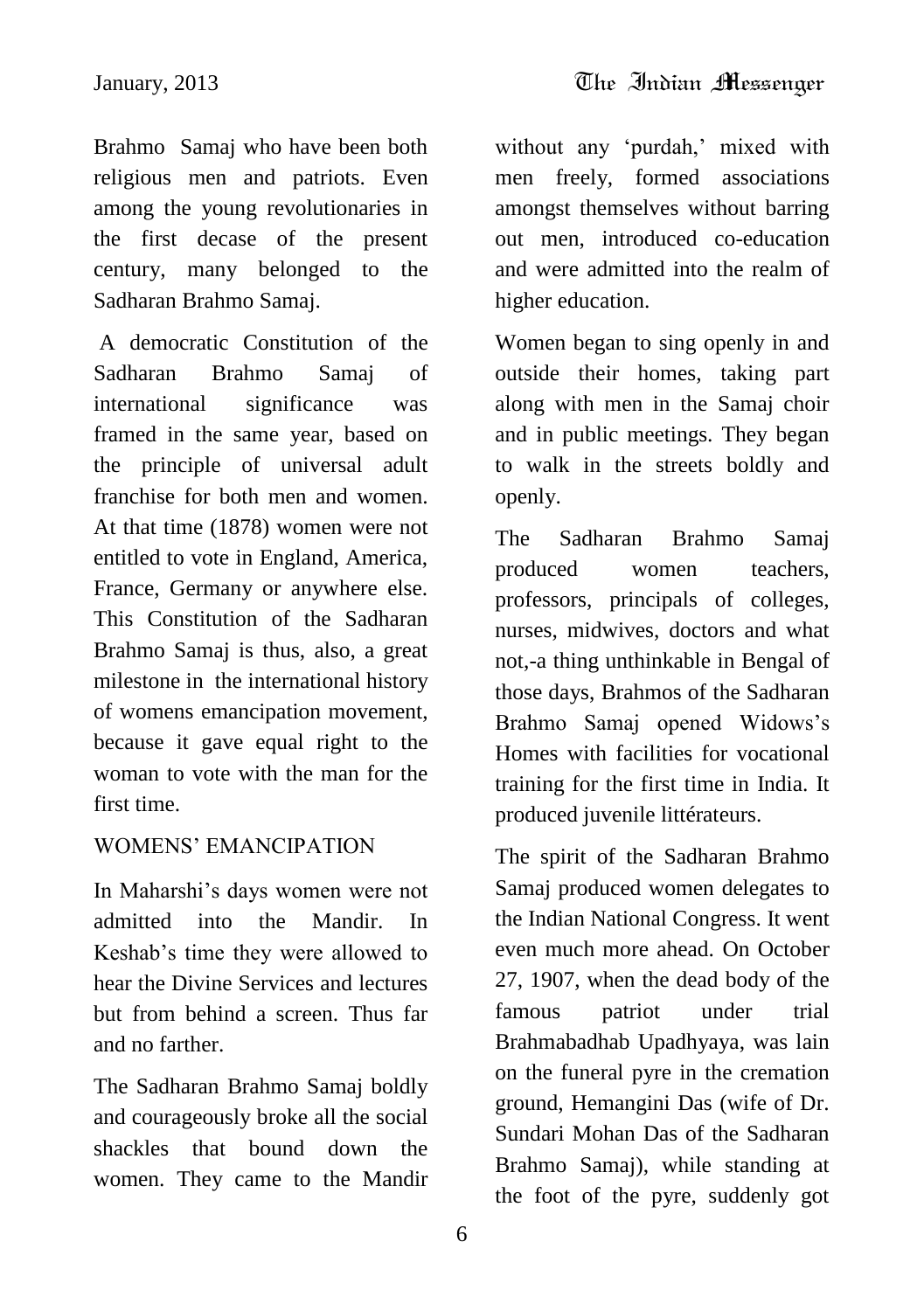inspired and delivered extempore a fiery patriotic speech before a huge crowd who had followed the dead body. Repeated loud cries of "Bande Mataram" rose from thousands of throats. The Times of London of October 28 said: "A Bengali, Mrs. Dass, delivered an oration. She said that Pandit Upadhay had taught a lesson in patriotisim, and had shown them how to die when their usefulness was threatened by an alien bureaucracy." Monorajan Guha, a socialist leader and worker in the village reconstruction centre, "Sikshaniketan" at Nabakalagram (Burdwan) , in his book Brahmabandhah Upadhyaya described this "oration" as a 'flash of fire' and said that it was an "amazing, unprecedented, historic event." This was possible only due to the spirit of the Sadharan Brahmo Samaj, the emancipator of women. Such another courageous Brahmo was jyotirmoyee Ganguli, the daughter of Dwarakanath Ganguli.

The Sadharan Brahmo Samaj infused a new life and a new spirit into the shackled and cramped women of Bengal. It opened before them a new wide vista of life,-spiritual, moral, intellectual, literary, economic and

political. It paved the way for future Matangini Hajras.

With the Sadharan Brahmo Samaj came the complete freedom for women. The spirit of the Sadharan Brahmo Samaj was only intensified and more widely spread by Mahatma Gandhi over the length and breath of the Nation.

## YOUTH MOVEMENT

In fact, the entire Brahmo Movement is a Youth Movement. The birth of the first Youth organization-Students" Association"-was in the hands of Surendranath Banerji in 1876. Ananda Mohan Bose of the Sadharan Brahmo Samaj was his closest associate in this new venture.

In 1879, the 'Students' Weekly Service under the Sadharan Brahmo Samaj was formed by Ananda Mohan Bose and Sivanath Sastri, Surendranath associated with them.

The next Youth organization in the Sadharan Brahmo Samaj was the Brahmo Yuba Samiti which was born in 1917 with the blessings of SivanathSastri and Satish Chandra Chakravarty. The leaders of the Movement were Sukumar Roy, Subinay Roy, Jivanmoy Ray, Prasanta Chandra Mahalanobis, Jatis Chandra Sen, Kalidas Nag, Nirmal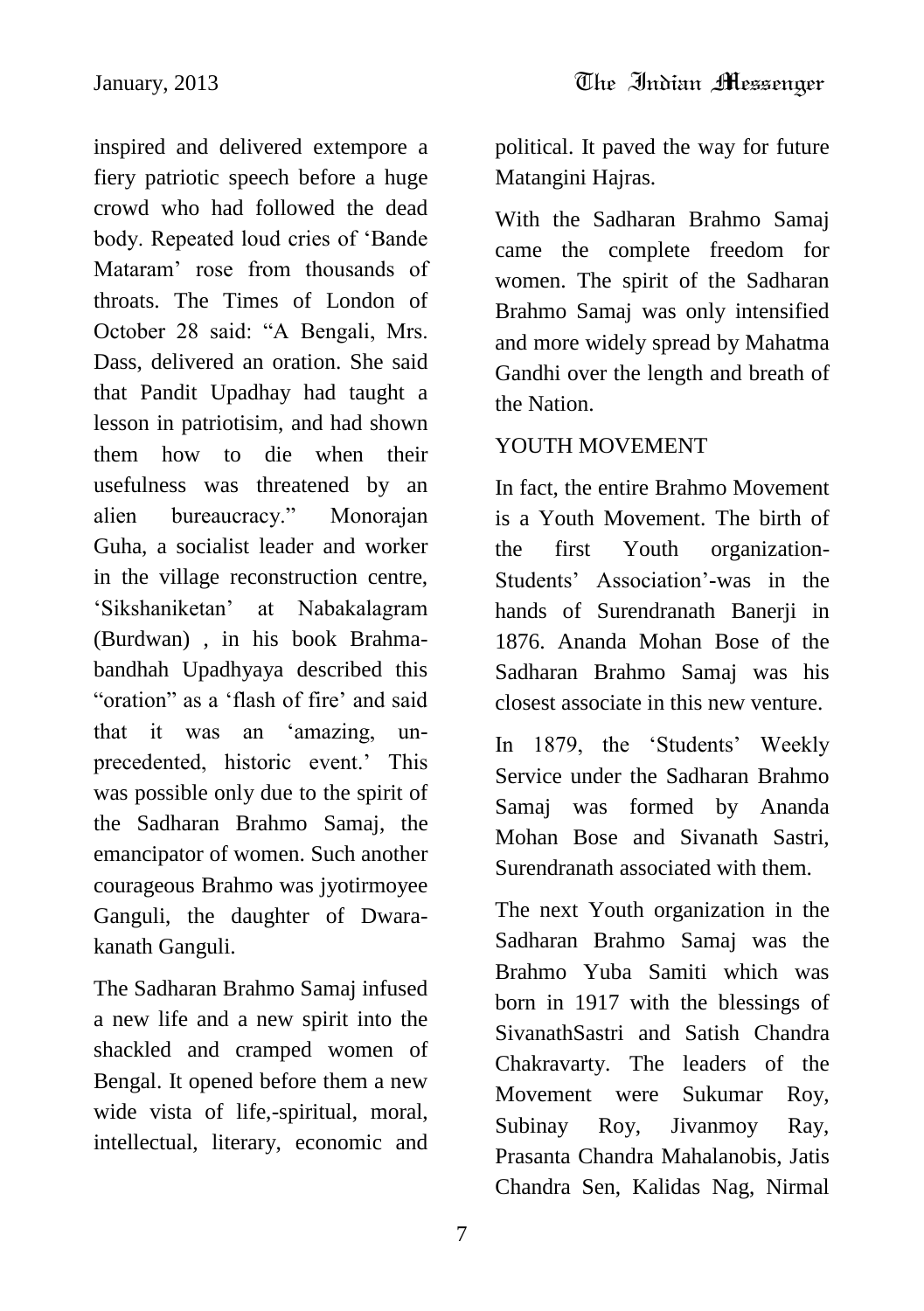Kumar Siddhanta, Ajit Kumar Chakravarti, Prafulla Chandra Ganguli, Santa Devi, Sita Debi and others.

The Youth ovements in the Brahmo Samaj had always been in close cooperation with and under the guidance of the elders. This spirit of mutual cooperation is very unlike the modern tendency of pushing out the old and the experienced by the new modernist Youth- a fascist policy of creating division between the brawn and the brain imported from the West and not inherent in the traditional culture of India, nor in the culture of the Brahmo Samaj Movement.

## **CONCLUSION**

The Sadharan Brahmo Samaj achieved many other brilliant successes. It has done many philanthropic works without begging for aids from an alien Government. In 1885 it gave relief to over one hundred villages in and outside Bengal before any other national organization came in to the field. In 1943-44, with the help of contributions from all India Samajes and outside help, it fed daily over 6000 hungry people at free gruel kitchens for months together in Calcutta and eight villages. The

Samaj opened cheap grain shops and charitable dispensaries for them, distributed clothes and blankets, and provided them with work. It organized night squads with volunteers to feed the footpath dwellers with milk and biscuits or bread. Free milk kitchens were opened.

The Sadharan Brahmo Samaj did pioneer work in harijan upliftment over large parts of India before Mahatma Gandhi. The Prarthana Samaj of Bombay also gave signal service to the harijans through Mahatma V.R. Shinde. The spirit of the Sadharan Brahmo Samaj introduced new trends in juvenile literature and journalism. India"s first labour journal Bharat Sramjeebee was born. Dasee edited by Ramananda Chatterjee on social service alone, came out and enjoyed a large circulation. Prabasi (Bengali) and Modern Review (English) set new standards of journalism introduced certain innovations which were followed by other journals and became the leading journals of India, founded and edited by Rammananda Chatterjee of the Sadharan Brahmo Samaj who had his first training in journalism in the Indian Messenger.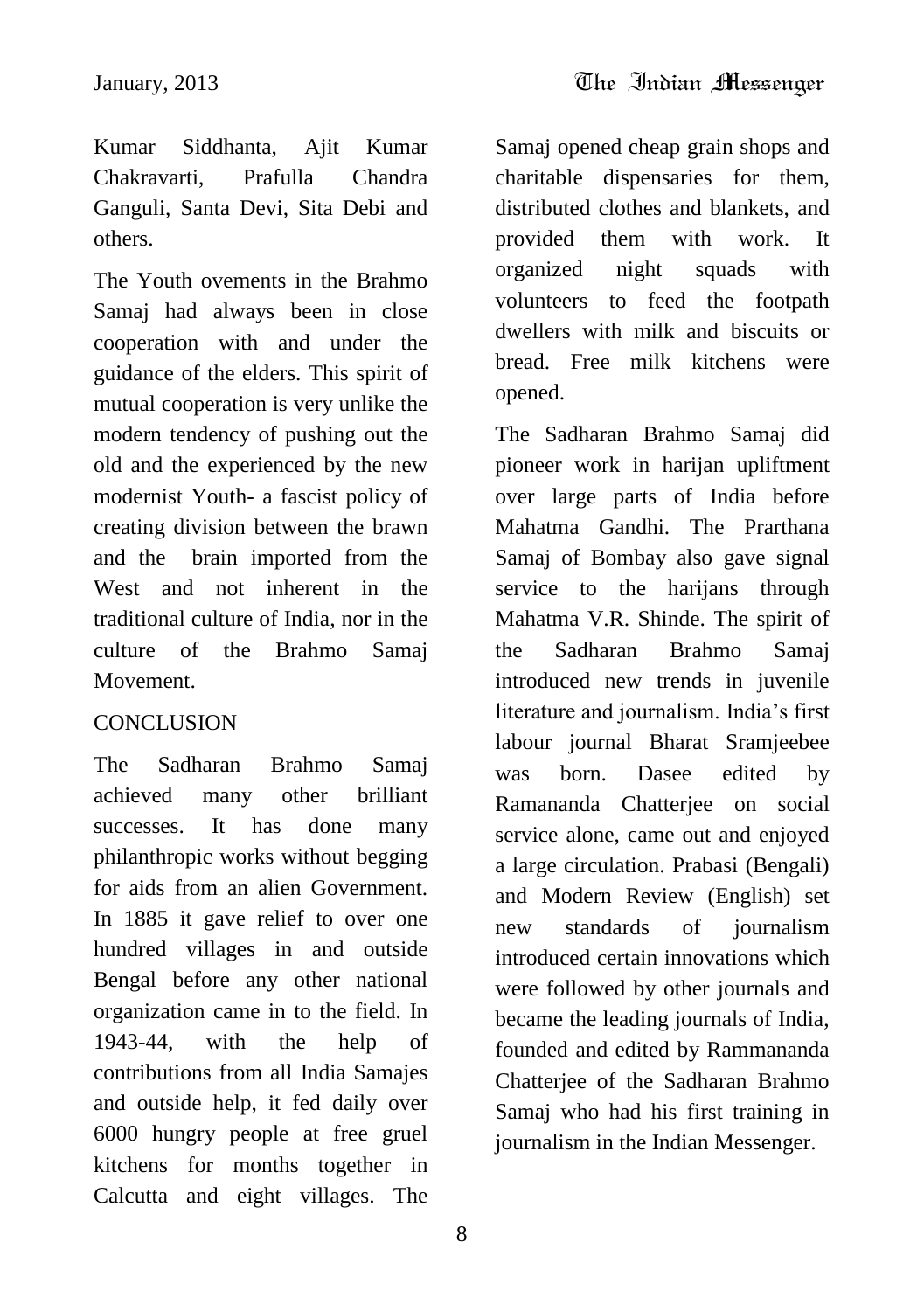In the work of social reform and fight against superstition and casteism, many members of the Sadharan Brahmo Samaj bravely faced disinheritance, various kinds of tortures or were driven out of their homes. Yet they remained firm and never yielded. They were never cowed down either by the orthodox society or by an alien bureaucracy.

In education also, the contributions of the Sadharan Brahmo Samaj were remarkable and creative.

In short, the story of the Sadharan Brahmo Samaj is brilliant, fascinating and instructive and forms the most important chapter in the entire history of the Brahmo Samaj Movement. It was in this phase of the Sadharan Brahmo Samaj that the total Brahmo Movement reached its highest peak. The history of the Sadharan Brahmo Samaj played a leading role in shaping the national movement of the nineteenth century . India culminating in the Swadeshi Movement of Bengal of 1905 to 1910 which was the First Resistance Movement on a national scale against the British Government. The leaders of the Swadeshi Movement of Bengal were mostly either members of the Sadharan Brahmo Samaj or sympathizers. The We

would do well to hold up the glorious history of the Sadharan Brahmo Samaj and national integration in the nineteenth century India before the nation and the world. Such a record may also serve as a source of inspiration to the New Youth of the Brahmo Samaj.

Even today, if the Brahmo Samaj Movement lives at all anywhere, it lives chiefly in the Sadharan Brahmo Samaj. So, we should boldly and unfalteringly go forward in a proper and useful way with a view to bring forth a new Creative Youth for the guidance of the country and the world.

We are to make this life like our poem in all its expressions; it must be fully suggestive of our soul which is infinite, not merely of our possessions which have no meaning in themselves.

- *Rabindra Nath Tagore*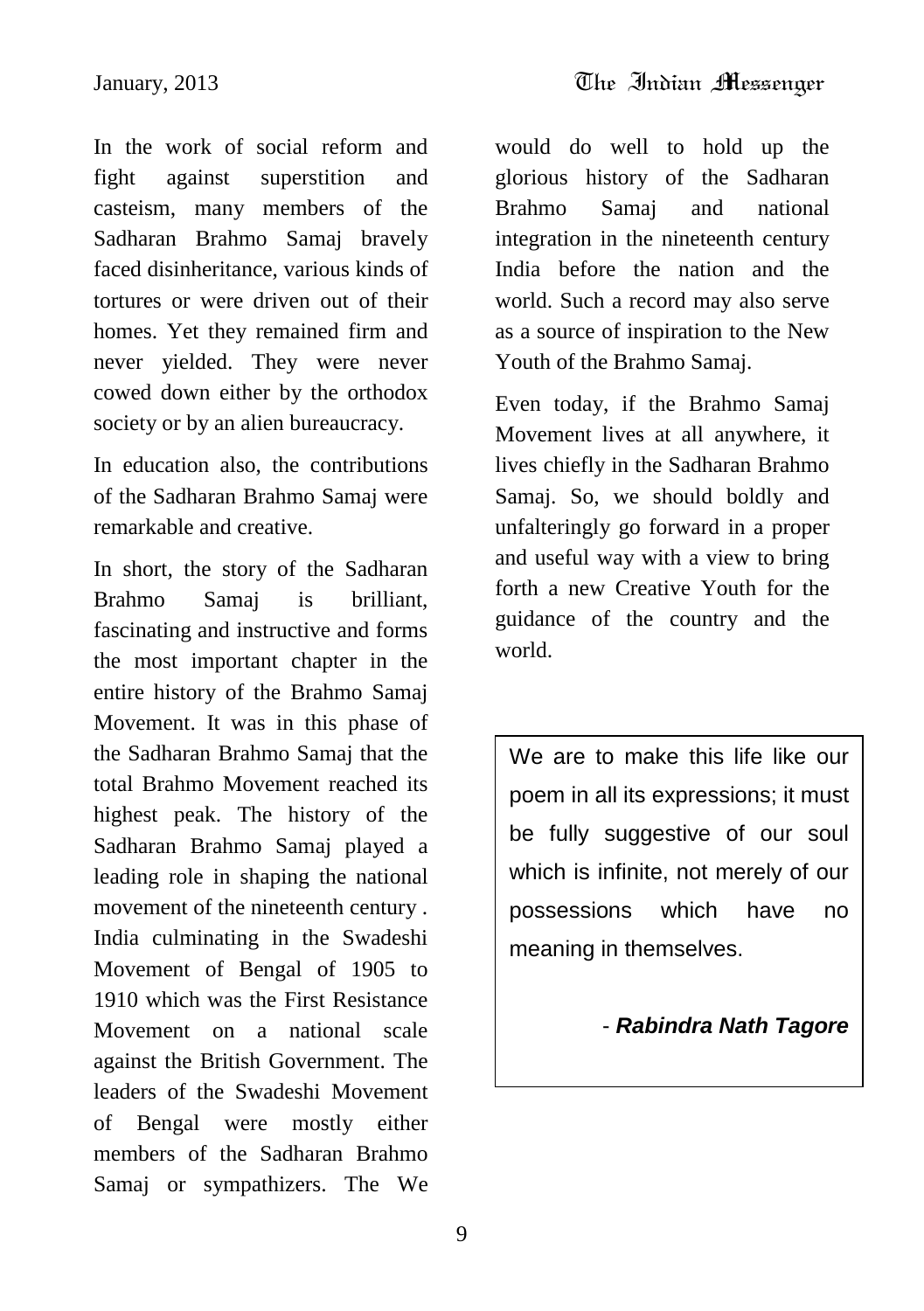## **Pandit Sivanath Sastri: Spirit Liberated** Enakshi Majumdar

[*It is a common practice, particularly among the Hindu religious communities and groups, to regularly assemble and deliberate about the lives and teachings of the community heads and gurus. Thus the legacy is celebrated, thus they keep alive a tradition and put enthusiasm in the hearts of the community members. A very useful practice indeed, from the organizational point of view. Brahmos cannot do so because Brahmo dharma does not acknowledge any preceptor, prophet or priest. But it will be useful to remember occasionally, if not regularly, what the Brahmo personalities of yesteryear stood for. It might inspire some to do their little bit in a situation "where every man is for himself /And no one for all". True, the Brahmo movement lost its vitality and direction long time ago. Now it is history. So much so, even an insider, a hard-core Brahmo believer, would find it difficult to propose revitalization. Yet, the great mission of the Brahmo Samaj remains unaccomplished, India is yet to become "one Reformed Brotherhood under one Universal Church". Social equality remains yet illusive. A society torn by caste and communal strife, a society engulfed by mindless consumerism, aggressive in speech and deeds, totally bereft of piety, compassion and* 

*consideration for fellow human beings. No success story of "Shining India" can obliterate this sorry picture. Remembering Sivanath Sastri at this sacred hour of Maghotsava may be useful. Here is a life of a Brahmo missionary, who practiced what he propagated*.]

Pandit Sivanath Sastri was born on 31 January 1847. The kulin Brahmin family of Majilpur village in which Sivanath was born was a family of Sanskrit scholars. Sivanath's father Harachandra Bhattacharya was an alumni of Sanskrit College and pundit in Majilpur High School. Sivanath was admitted in the Sanskrit College (Collegiate School) in 1856. He was a meritorious student and did very well in the Entrance (1868), B. A. (1870) and M. A. (1872) examinations. He earned the title 'Sastri' on becoming M. A. in Sanskrit.

He came in touch with the Brahmo Samaj while he was in Kolkata as a student. The progressive mission of the Brahmo Samaj, the Brahmo ideology of spiritual and social equality based on the doctrine of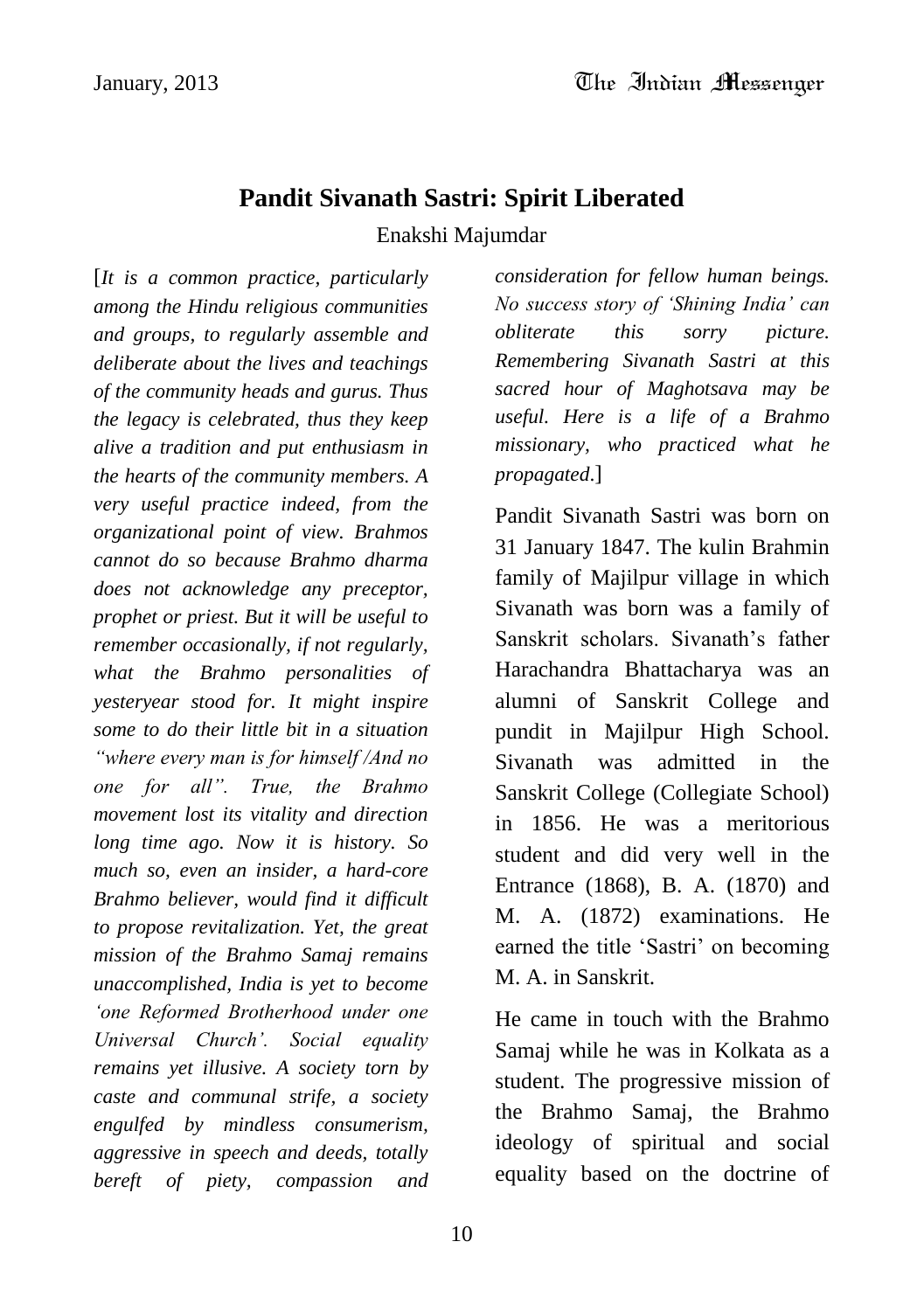monotheism made a deep impression on Sastri"s young mind. Finally in 1869 he was initiated in Brahmodharma by Keshab Chandra Sen. This shaped his future life. As Sivanath disowned idolatry and caste, his father disowned him. But the spirit of the young Brahmo was indomitable.

Sivanath's life, from 1878, was dedicated in the service of god and humanity. The turning point was the establishment of Sadharan Brahmo Samaj in that year. The name itself is suggestive of the great mission of the youngest of the three Samajes. It was for all- for common men and women, it was universal, it was forward-looking. Sadharan Brahmo Samaj resolved to end all kinds of social inequalities – caste in the first place, inequality between men and women, between rich and poor, between the elite and the working men, and above all, between the vast mass of illiterates and the universityeducated minority. One of Sastri's novel idea was to establish in 1892 Sadhanashram, or a commune of Brahmo families, living austere and practicing equality. He also sought to sustain the religious movement by appointing ordained missionaries. Some of his revolutionary ideals

could not be translated into actions, though.

Sivanath withdrew from active public life in 1907. He passed away on 30 September 1919.

## Sivanath: The Teacher-Educator

By his own admission, the teacher in Sivanath took up the job early. As a boy of nine he started teaching one of her widowed aunts the alphabet of Bengali.

He began his teaching career in 1873 as Headmaster of Harinavi High School. In 1874 he was appointed Headmaster of South Suburban School (Bhawanipore). He entered Hare School (Kolkata) as Head Pundit-cum-Translator Master in 1876.

His official career ended in 1878. He resolved not to work for money and resigned from government service.

In 1879 he got involved in the City School, organizing and teaching. Along with A.M.Bose he strove to organize the Students"Association. By this time he emerged also as a Brahmo Pracharak (missionary) and began missionary tours.

[ To Be Continued in next issue...]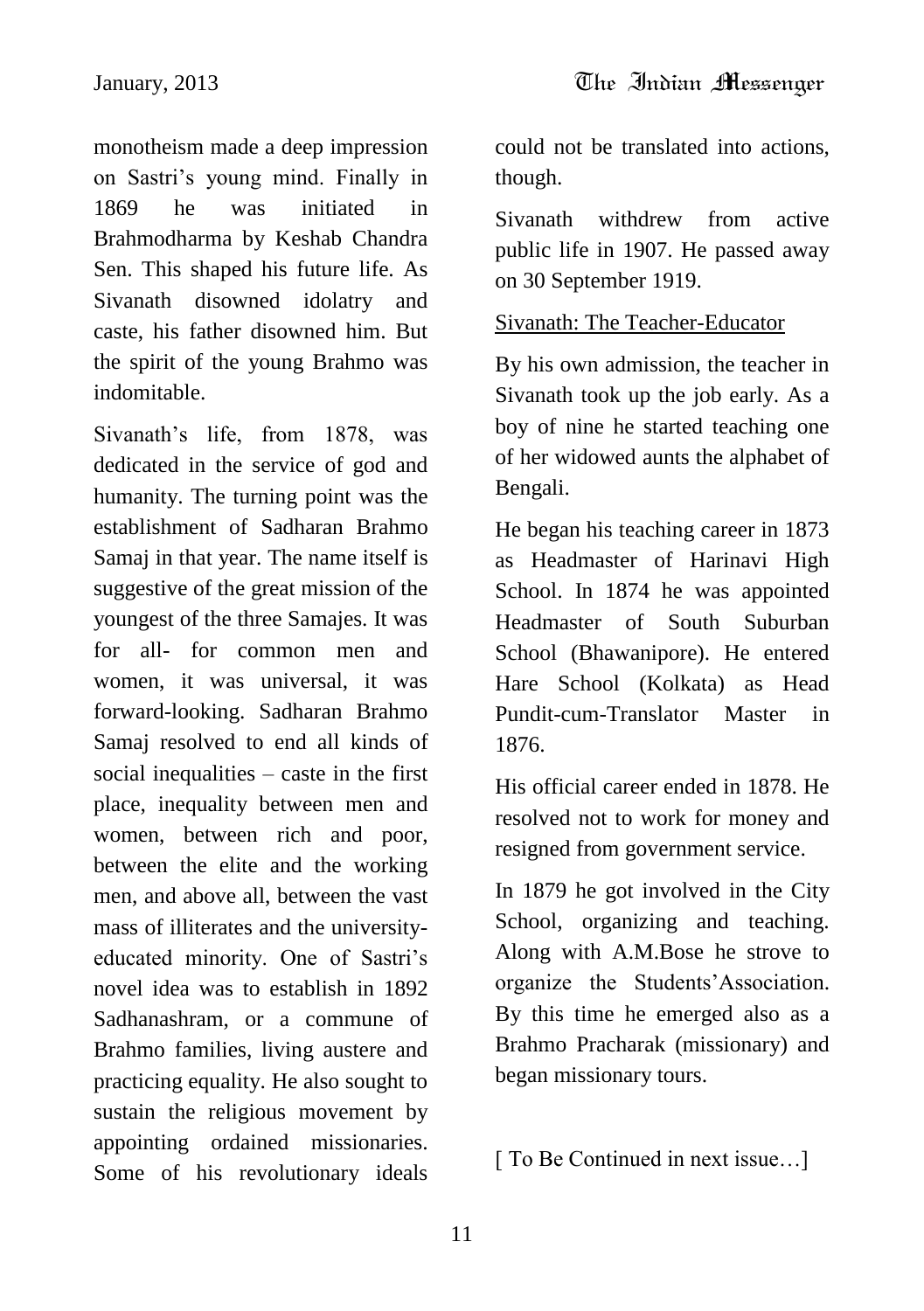#### **Acknowledgement For the month of December 2012**

## **Donation**

| DN/GL<br>No. | <b>Donor's Name</b>          | <b>Occasion</b>                                                                                                           | <b>Purpose</b>                     | <b>Amount</b><br>(Rs.) |
|--------------|------------------------------|---------------------------------------------------------------------------------------------------------------------------|------------------------------------|------------------------|
| $DN/a-670$   | Sm. Bina Das                 |                                                                                                                           | Mahila Bhavan<br>Fund              | $200/-$                |
| DN/a-671     | Sm. Monika Dutta             | In memory of<br>Late Amarnath<br>Dutta                                                                                    | Calcutta<br>Congregation           | $100/-$                |
| $DN/a-672$   | Sm. Surupa Dutta             |                                                                                                                           | Konnagar<br><b>Building Repair</b> | $1,000/-$              |
|              | Sri Subrata Dutta            |                                                                                                                           | Fund                               |                        |
|              | Sri Susmit Dutta             |                                                                                                                           |                                    |                        |
| GL-779       | Sm. Madhulika<br>Ghosh       | Donation for<br>Marriage<br>Reception of<br>Nephew on<br>15.12.12                                                         | <b>General Fund</b>                | $3,500/-$              |
| GL-780       | Sri Atish Ranjan<br>Banerjee | $100^{\text{th}}$ Birth<br>Centenary of<br>their beloved<br>father Sri Satish<br>Ranjan<br>Banerjee held<br>on 01.12.2012 | <b>Indian Messenger</b>            | $1,000/-$              |
| GL-796       | Sri Soumitra Roy             | In memory of<br>his father<br>Kalyan Kr. Roy                                                                              | I. B. F. Fund                      | $1,500/-$              |
| GL-801       | Sm. Lipika Das               |                                                                                                                           | I. B. F. Fund                      | $500/-$                |
|              | Sri Provamoy Das             |                                                                                                                           |                                    |                        |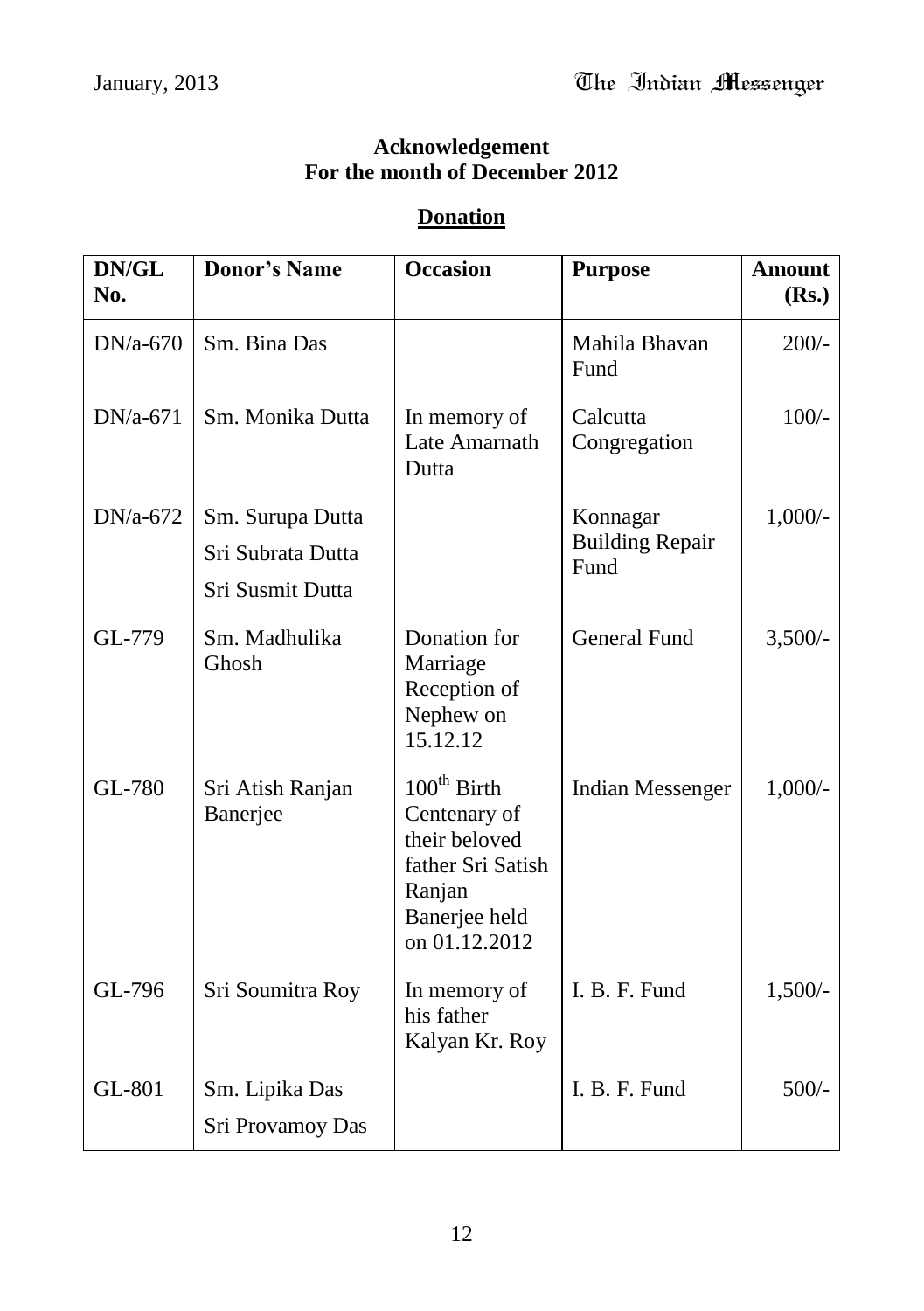| GL-803 | Sri Surajit Deb &<br>Sm. Snehita Deb | On the occasion<br>of wedding of<br>Suranjita &<br>Subhajit | <b>General Fund</b>                         | $300/-$    |
|--------|--------------------------------------|-------------------------------------------------------------|---------------------------------------------|------------|
| GL-805 | Sri Prasad Sen                       |                                                             | Maghotsava<br>Fund                          | $5,000/$ - |
|        |                                      |                                                             | Balak Balika<br>Utsava prize (for<br>books) | $1,500/-$  |

## **Trust Fund (New)**

| <b>T.F. No.</b> | <b>Donor's Name</b>     | Name of<br>T.F.                                  | <b>Purpose</b>                                                                          | Amount<br>(Rs.)                        |
|-----------------|-------------------------|--------------------------------------------------|-----------------------------------------------------------------------------------------|----------------------------------------|
| TF-719          | Sm. Supriya Das         | Supriya Das<br>TF.                               | D.O. A/c                                                                                | $500/-$                                |
| TF-723          | Sri Bidyut Kana<br>Guha | Nisod Kr.<br>Das and<br>Prativa Das<br><b>TF</b> | <b>Building Repair</b><br>Fund<br>Mahila Bhavan<br>Fund<br>Sadhan Ashram<br>Repair Fund | $20,000/-$<br>$10,000/-$<br>$10,000/-$ |
| TF-725          | Mohan Chandra<br>Dhara  |                                                  |                                                                                         | $3,000/-$                              |

## **Trust Fund (Addition)**

| <b>T.F. No.</b> | <b>Donor's Name</b> | Name of<br>T.F.                            | <b>Purpose</b>       | Amount<br>( <b>Rs.</b> ) |
|-----------------|---------------------|--------------------------------------------|----------------------|--------------------------|
| TF-720          | Sm. Chitra Roy      | Rabindra<br>Mohan $&$<br>Subodh Bala<br>TF | Balya Bhavan<br>Fund | $2,000/-$                |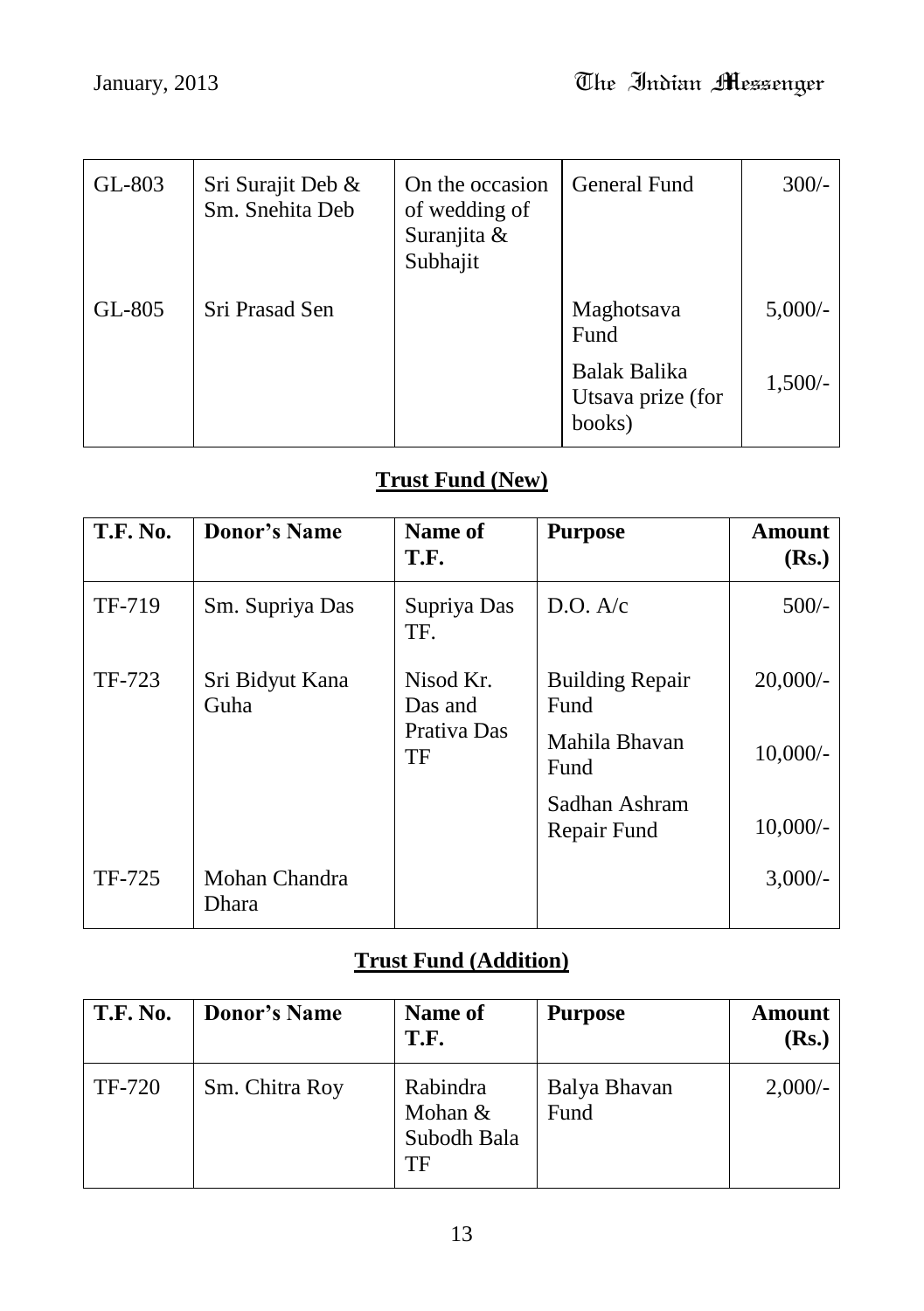| TF-721 | Sm. Debjani Roy                                                              | Sunirmal Das<br>TF         | I.B.F. Fund                                                                    | $1,000/-$ |
|--------|------------------------------------------------------------------------------|----------------------------|--------------------------------------------------------------------------------|-----------|
| TF-722 | Sm. Samita Das &<br>Sri Premomoy Das                                         | <b>Budhankar</b><br>Das TF | Balak Balika Fund                                                              | $1,000/-$ |
| TF-724 | Sri Abhijit Deb, Sri<br>Indrajit Deb, Sm.<br>Nandini Das, Sri<br>Surajit Deb | Amiyo Deb<br>& Ila Deb TF  | Balya Bhavan<br>Fund                                                           | $200/-$   |
| TF-726 | Sm. Supriya Das,<br>Sri Arup Kr. Das &<br>Sm. Ishita Das                     | Arun Kumar<br>Das TF       | Mahila Bhavan,<br>Balya Bhavan,<br>IBF, General $&$<br>Building repair<br>Fund | 5,000/    |
| TF-727 | Sm. Supupa Dutta,<br>Sri Subrata Dutta &<br>Sri Susmit Dutta                 | Arun Kumar<br>Das TF       | <b>Education Fund</b>                                                          | $1,000/-$ |

## **Matrimonial**

A Brahmo man (age 35), M.Sc., working in a private company, coming from an academic family of Bidhan Nagar (Salt Lake City) wants a Bengali life partner (preferably working, age: 29 to 34 years). Interested person may contact through mobile: +919433485557 or email:ranjitbilas@gmail.com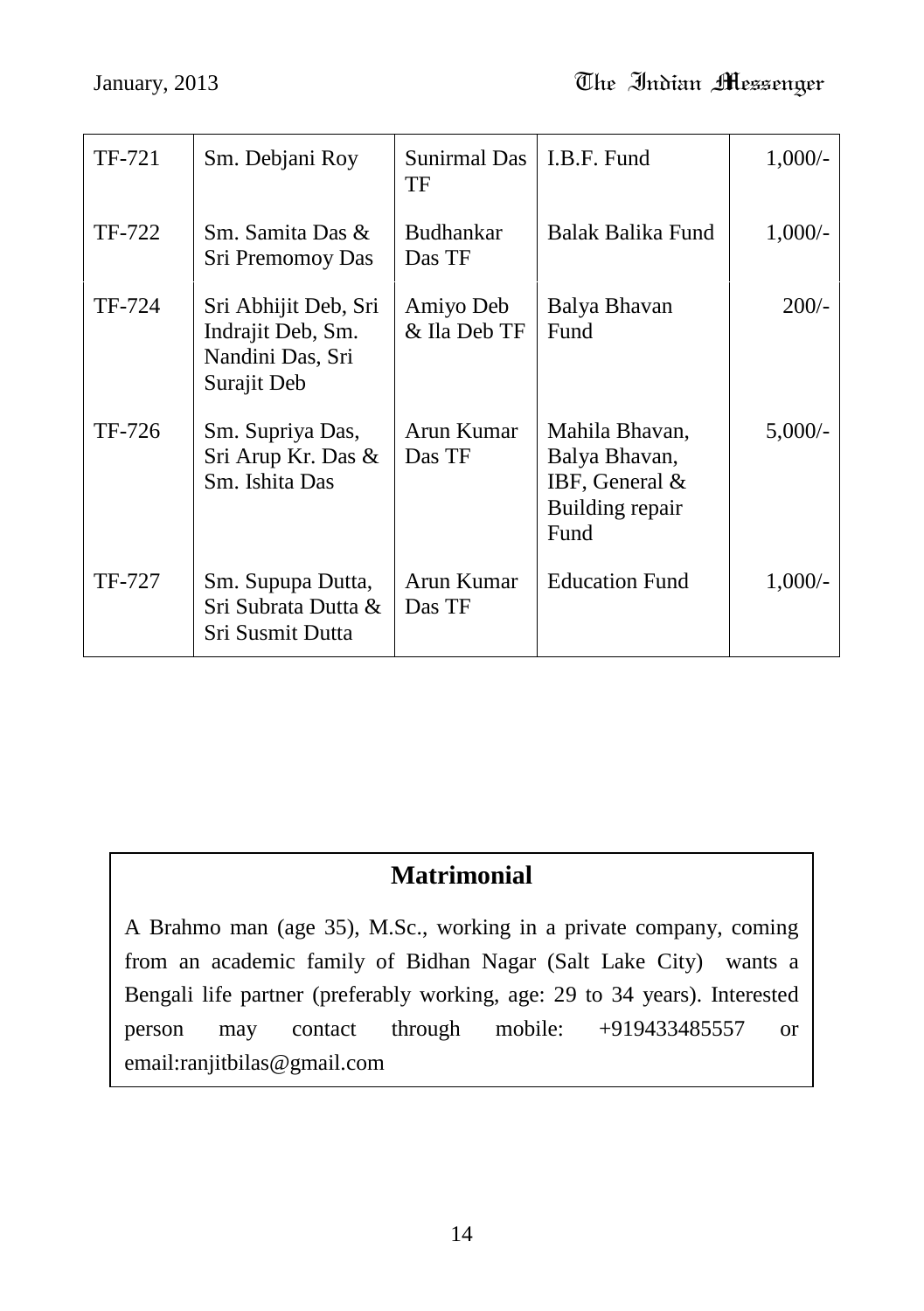#### **SUBSCRIPTION FORM**

I/We wish to subscribe "The Indian Messenger" and agree to abide by your rules and regulations.

**Name of the subscriber: with the subscriber with the subscriber with the subscriber with the subscriber with the subscriber with the subscriber with the subscriber with the subscriber with the subscriber Type of membership :** Individual ( ) / Institutional ( ) **Subscription period :** One Year ( ) / Two Years ( ) **Type of Media** : Print Copy ( ) / Digital Copy ( ) **Name of organization(For Institution):\_\_\_\_\_\_\_\_\_\_\_\_\_\_\_\_\_\_\_\_\_\_\_\_\_\_\_\_\_\_\_\_\_\_\_ Address: \_\_\_\_\_\_\_\_\_\_\_\_\_\_\_\_\_\_\_\_\_\_\_\_\_\_\_\_\_\_\_\_\_\_\_\_\_\_\_\_\_\_\_\_\_\_\_\_\_\_\_\_\_\_\_\_\_\_ \_\_\_\_\_\_\_\_\_\_\_\_\_\_\_\_\_\_\_\_\_\_\_\_\_\_\_\_\_\_\_\_\_\_\_\_\_\_\_\_\_\_\_\_\_\_\_\_\_\_\_\_\_\_\_\_\_\_\_\_\_\_\_\_\_\_\_ Pin Code:\_\_\_\_\_\_\_\_\_\_\_\_\_\_\_District:\_\_\_\_\_\_\_\_\_\_\_\_\_\_\_\_\_\_\_\_\_\_\_\_\_\_\_\_\_\_\_\_\_\_\_\_\_ State:\_\_\_\_\_\_\_\_\_\_\_\_\_\_\_\_\_\_\_\_\_\_\_\_\_\_Country:\_\_\_\_\_\_\_\_\_\_\_\_\_\_\_\_\_\_\_\_\_\_\_\_\_\_\_\_ Email:\_\_\_\_\_\_\_\_\_\_\_\_\_\_\_\_\_\_\_\_\_\_\_\_\_\_\_\_Mobile/Phone:\_\_\_\_\_\_\_\_\_\_\_\_\_\_\_\_\_\_\_\_\_ Amount: (in figures)\_\_\_\_\_\_\_\_\_\_(in words)\_\_\_\_\_\_\_\_\_\_\_\_\_\_\_\_\_\_\_\_\_\_\_\_\_\_\_\_\_\_\_ DD/Cheque No.\_\_\_\_\_\_\_\_\_\_\_\_\_\_\_\_\_\_\_Date:\_\_\_\_\_\_\_\_\_\_\_\_\_\_\_\_\_ Bank Name: DD/Cheque in favor of "Sadharan Brahmo Samaj" Payable at Kolkata**

| Signature:          | Date: | Seal |
|---------------------|-------|------|
| (For Institutions): |       |      |

**-------------------------------------------------** Cut Here **-------------------------------------------------**

| <b>Membership</b> |                   | One year (12 issues) | Two years (24 issues) |                     |
|-------------------|-------------------|----------------------|-----------------------|---------------------|
|                   | <b>Print Copy</b> | <b>Digital Copy</b>  | <b>Print Copy</b>     | <b>Digital Copy</b> |
| Individual        | Rs 200/-          | Rs. 100/-            | Rs 360/-              | Rs. 180/-           |
|                   | & 10 US\$         | & 5 US\$             | & 20 US\$             | & 8 US\$            |
| Institutional     | Rs 240/-          | Rs. 100/-            | Rs 440/-              | Rs. 180/-           |
|                   | & 10 US\$         | & 5 US\$             | & 20 US\$             | & 8 US\$            |

**Kindly correspond to** The Editor, The Indian Messenger Sadharan Brahmo Samaj 211, Bidhan Sarani, Kolkata – 700006, India

> **Telephone:** (+91) (33) 22412280 **Email:** brahmosamaj.sadharan@gmail.com **Website:** www.thesadharanbrahmosamaj.org

15 For Institutional Subscribers 2 copies will be send to the same address. Please Note the above Subscriptions include the postal charges. Digital copies will be sent to the registered email ID in PDF format.